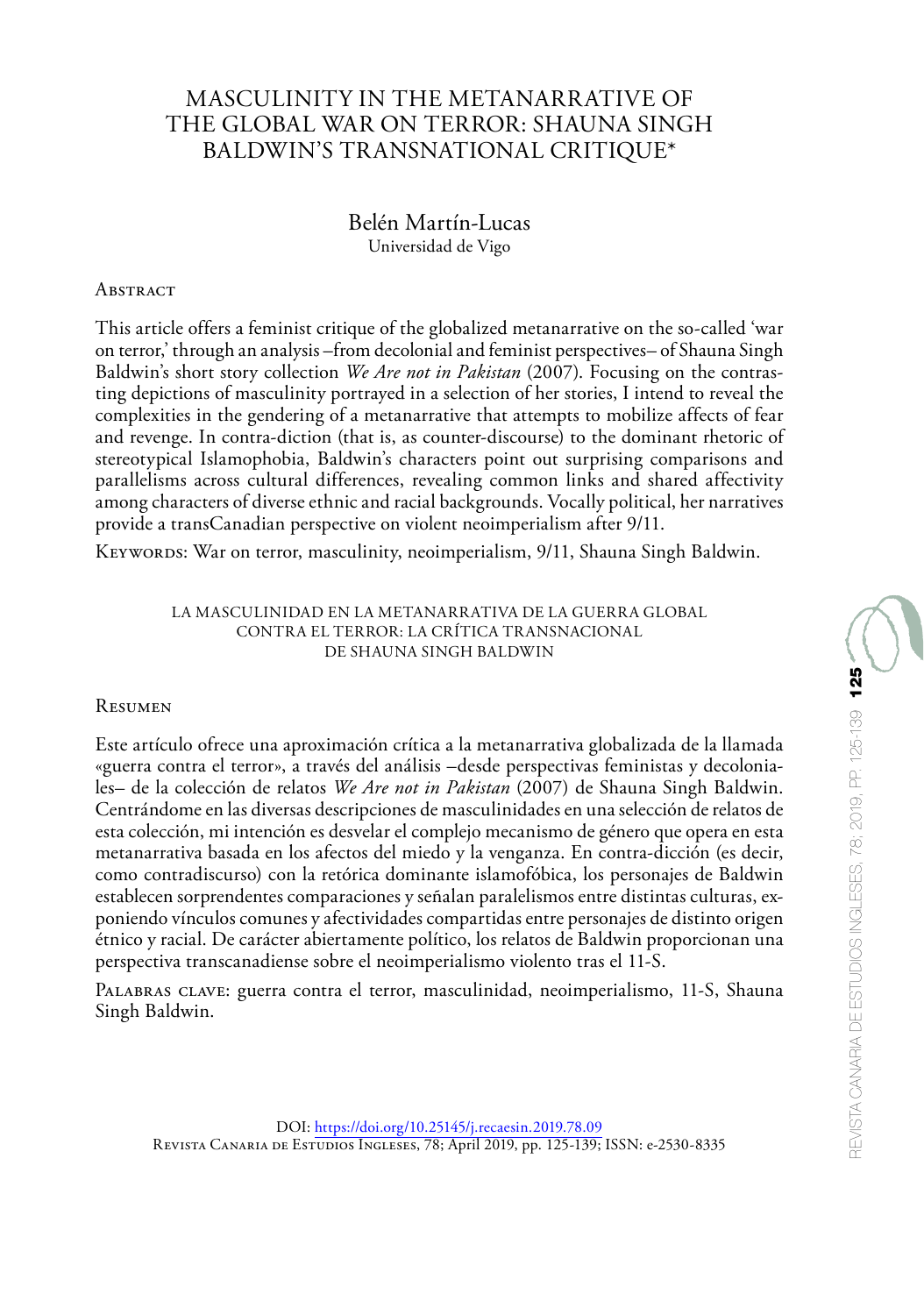The authors we celebrate [...] were the stubborn ones who explored forbidden themes and unspeakable conflicts. The prose that is their legacy reminds us of much we prefer to forget.

### Shauna Singh Baldwin, *Reluctant Rebellions*

Shauna Singh Baldwin's words above refer to the social (and political) responsibility of writers to bring uncomfortable 'truths' –"forbidden themes and unspeakable conflicts"– to the spotlight. In similar spirit Stuart Hall claimed that "the work that cultural studies has to do is mobilize everything it can find in terms of intellectual resources in order to understand what keeps making the lives we live, and the societies we live in, *profoundly and deeply anti-humane in their capacity to live with difference*" (18; emphasis added). I find this a most urgent task in the current necropolitical (see Mbembe) context that feeds directly on the epistemologies of interested ignorance that sustain racism and sexism (Sullivan and Tuana; Medina), preventing and in fact forbidding mutual respect and solidarity across acknowledged differences. In line with Jasmin Zine and Lisa K. Taylor, I firmly believe literary analysis helps us "learn to read the world through different regimes of truth" (14). The metanarrative of the war on terror constitutes a good terrain to study competing regimes of truth and how they are institutionalized. As Mona Baker has explained:

the choice of *terror* rather than *terrorism* [...] offers a good example of the discursive work required for the successful circulation and adoption of narratives in general and meta-narratives in particular. 'Terrorism' refers to one or more incidents that involve violence, with localized and containable impact. 'Terror', on the other hand, is a state of mind, one that can rapidly spread across boundaries and encompass all in its grip. It may be that a narrative must have this type of temporal and physical breadth, as well as sense of inevitability or inescapability, to qualify as a meta- or master narrative. *Terror* indexes these features much better than *terrorism*. (45)

Undoubtedly, 9/11 has become a totemic moment often used to mark the beginning of a new era, and the foundational mythical element of a narrative of terror, as Mona Baker has argued, "aggressively sustained and promoted through a myriad of channels across the entire world, thus rapidly acquiring the status of a super-narrative that cuts across geographical and national boundaries and directly impacts the lives of every one of us, in every sector of society" (45). Literary fiction is one of those channels, and, as Juanjo Bermúdez de Castro proposes, the literary critic should ask "to what extent 9/11 fictions become an active agent of acquiescence in the process of re-writing the historical event of 9/11 in concordance with biased geopolitical interests" (12). Given the high cost in lives this metanarrative produces, I believe it is necessary to offer "a direct challenge to the stories that sus-

<sup>\*</sup> The research towards the writing of this article was funded by the Project "Bodies in Transit 2: Difference and Indifference" (Ref. FFI2017-84555-C2-2-P; MINECO-FEDER).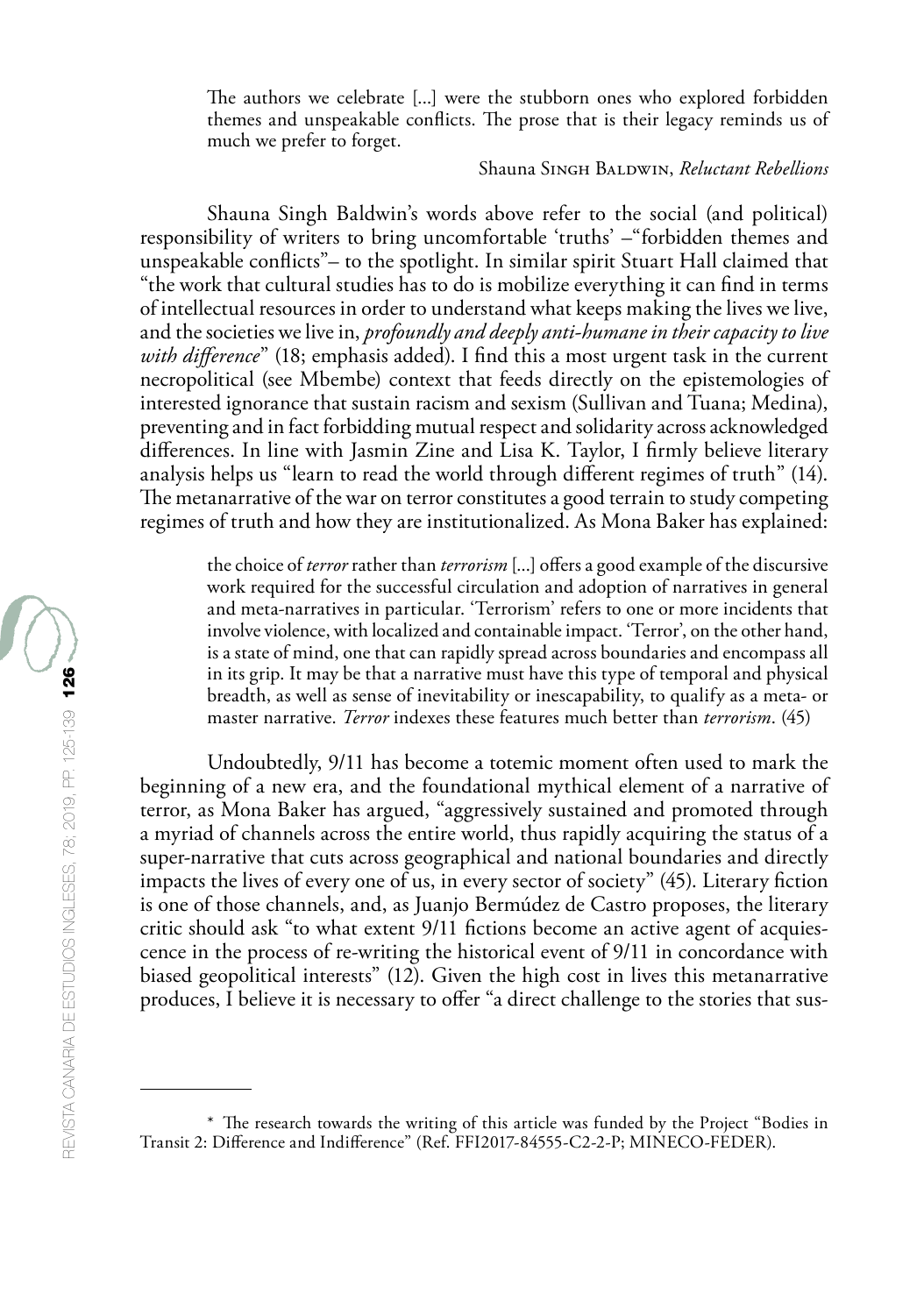tain these patterns [of domination]" (Baker 6). In this paper I will examine Shauna Singh Baldwin's counter-narratives to this dominant discourse in her collection of short stories *We Are not in Pakistan*, published in Canada in 2007, which has been described as "a study in cultural contrasts" (Reiswig n.p.).

Shauna Singh Baldwin was born in Montreal to Sikh parents, raised in India, and now living in Milwaukee (Wisconsin)<sup>1</sup>. Her works offer surprising comparisons and parallelisms across cultural differences, revealing common links and shared affectivity among characters of diverse ethnic and racial backgrounds. This is not to suggest that differences are inconsequential in her fiction; on the contrary, cultural differences often produce experiences of dislocation in hostile contexts for many of her characters. However, and despite the difficulties and misunderstandings, transcultural and transnational alliances are not only possible, but often successful. It is for this emphasis on complex interrelations across borders that she can be considered a transCanadian author, in Libe García Zarranz's understanding of the term<sup>2</sup>:

As a border concept, 'transCanadian' is thus construed relationally through an inseparable mixture of coalitions, ruptures, entanglements, tensions and alliances. [...] the realm of the transCanadian certainly becomes a porous borderland; a site of paradoxical entanglements where nation, transnation, narration, history, ecology, economy, and citizenship are rendered unstable valences, always in the process of becoming, and thus susceptible to change and transformation. (García Zarranz 9)

*We Are not in Pakistan* is a collection that "explores the realities of transglobal citizenship" (Sikh Heritage Museum n.p.) taking into consideration all those factors. Through the focus on individual characters in each of the stories, the narratives reveal the consequences of events and political actions on a global scale, from the Chernobyl nuclear disaster to the so-called 'Global War on Terror'. Regarding the second, the 9/11 attacks, the war in Afghanistan and Iraq, the transit bombings in London, illegal incarceration of racialized suspects and deportation of migrants are mentioned in the stories in which different characters offer clashing ideological positions. The 'war on terror' is a recurrent thread linking most of the stories and a central topic in "Fletcher", "The View from the Mountain", "We are

<sup>1</sup> The essays collected in Baldwin's latest book to date, *Reluctant Rebellions* (2016), offer personal views of the author regarding her diasporic background, her feminism, her Sikh religion, and the war on terror. In this article I have avoided heavily relying on her personal views as expressed in the essays in order to foreground here the literary expression of political critique in her short stories.

<sup>2</sup> Libe García Zarranz redeploys Roy Kiyooka's original coinage of the term TransCanada in his *TransCanada Letters* and *Pacific Rim Letters* and Smaro Kamboureli's influential extension of the term in her TransCanada project, which included the TransCanada Institute at U of Guelph (2007-2013) and the TransCanada Series (with Wilfrid Laurier UP); see García Zarranz pp. 8-9, and Kamboureli and Miki.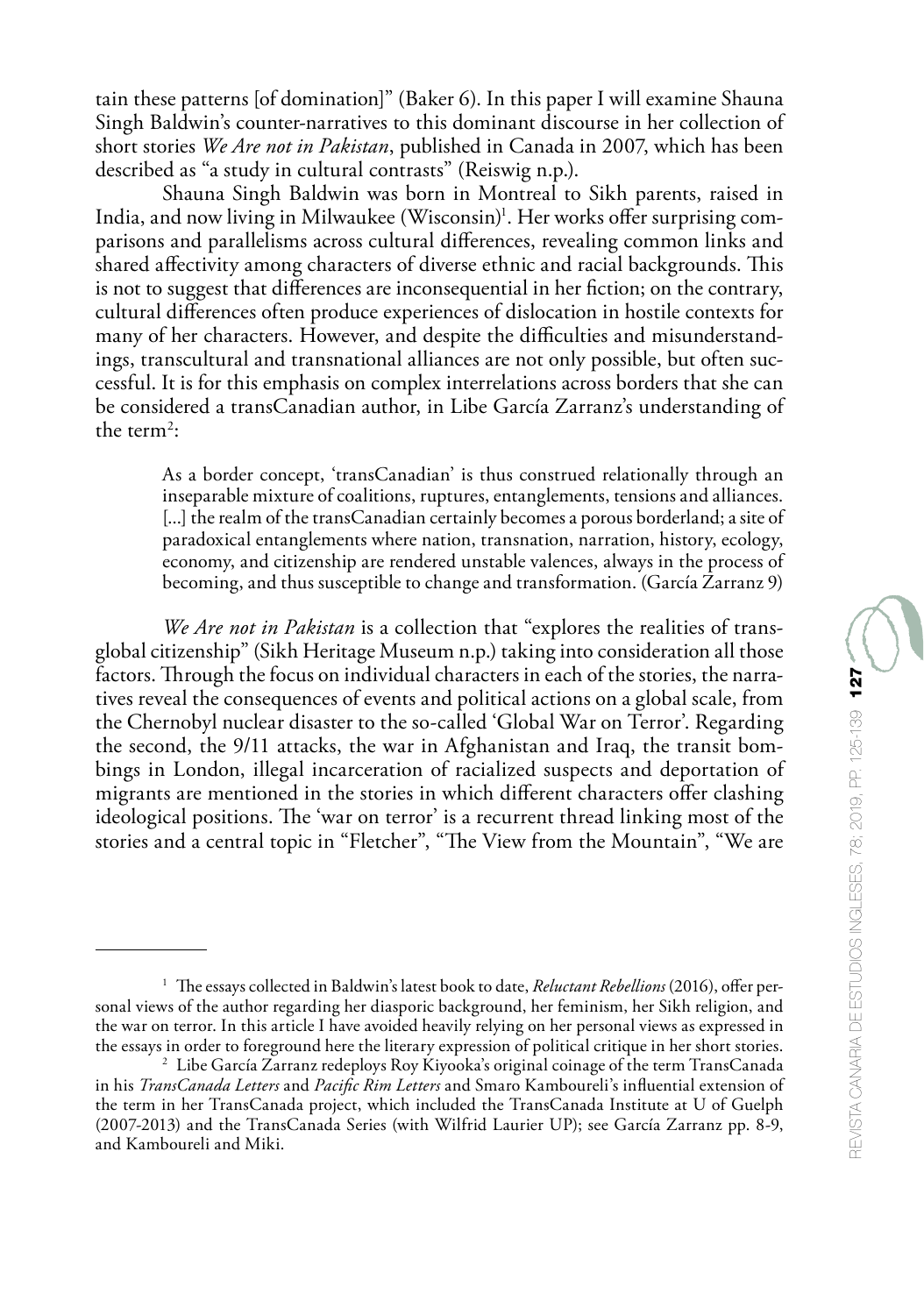not in Pakistan"3 , "This Raghead" and "The Distance Between Us". I agree with Manjeet Ridon's assertion that this collection's "political commentary on mostly American and international matters highlights Baldwin's interest to offer new ways of understanding Canadian literature's place and influence in and beyond Canada" (n.p.). Through this strategy of kaleidoscopic perspectives, Baldwin can contest, from a transCanadian stance, different aspects of the hegemonic narrative that mobilizes, in Sara Ahmed's terms, the "affective politics of fear" (74-80) and showcase contrasting reactions in the aftermath of the 9/11 attacks in diverse locations, from the angry racism of accommodated white Americans to the high vulnerability, dispossession and risk of any one suspect of being Muslim in North America. Although the stories dealing with the post 9/11 context are all set in the U.S., Canada is recurrently mentioned in them, either as place of residence of an extensive South Asian diaspora in permanent contact via the phone or the internet (Baldwin, "We Are not" 149), the desired shelter they apply to for asylum ("We Are not" 150) or the source of cheaper medicines (Baldwin, "This Raghead" 191). Little references here and there to Celine Dion or to a French Canadian Grandmère help maintain in the reader's mind the cross-border connection with both English Canada and French Canada.

Most of the stories feature transnational characters who need to negotiate their place in a 'foreign' location and engage in intercultural dialogue. As one of her narrators indicates, "Context, nuances, qualifications, time frames" (Baldwin, "The Distance" 244) are crucial, and each story pays close attention to the historical trajectories that have engendered current events. Thus, allusions to the American troops in the Pacific and Mediterranean during the "Good War" (i.e. World War II; in "This Raghead"), in Nicaragua during Reagan's mandate (in "The View from the Mountain"), Korea and the first Gulf War (in "Rendezvous"), or Vietnam (in "The Distance Between Us") contextualize the contemporary battles within the longer history of American wars in foreign territories that Salah Hassan has defined as "never-ending occupations":

One can see a repeating pattern from the 1890s occupation of Puerto Rico and the Philippines to the mid-twentieth-century occupation of Germany and Japan to the early twenty-first-century occupation of Afghanistan and Iraq. In every one of these cases, the U.S. presence was ostensibly temporary, aimed at overthrowing an unjust dictatorship, yet quickly took the form of a permanent military presence. (2)

Therefore, the stories portray the 'war on terror' not as a new phenomenon suddenly erupting after 9/11 2001, but as the intensification and global expansion

<sup>&</sup>lt;sup>3</sup> The story that gives title to the collection focuses on female characters and for this reason it will not be part of my analysis here. I have analyzed this story in the comparative article "Transgenerational Affect and Cultural (Self)Acceptance in Two Trans-Canadian Short Stories".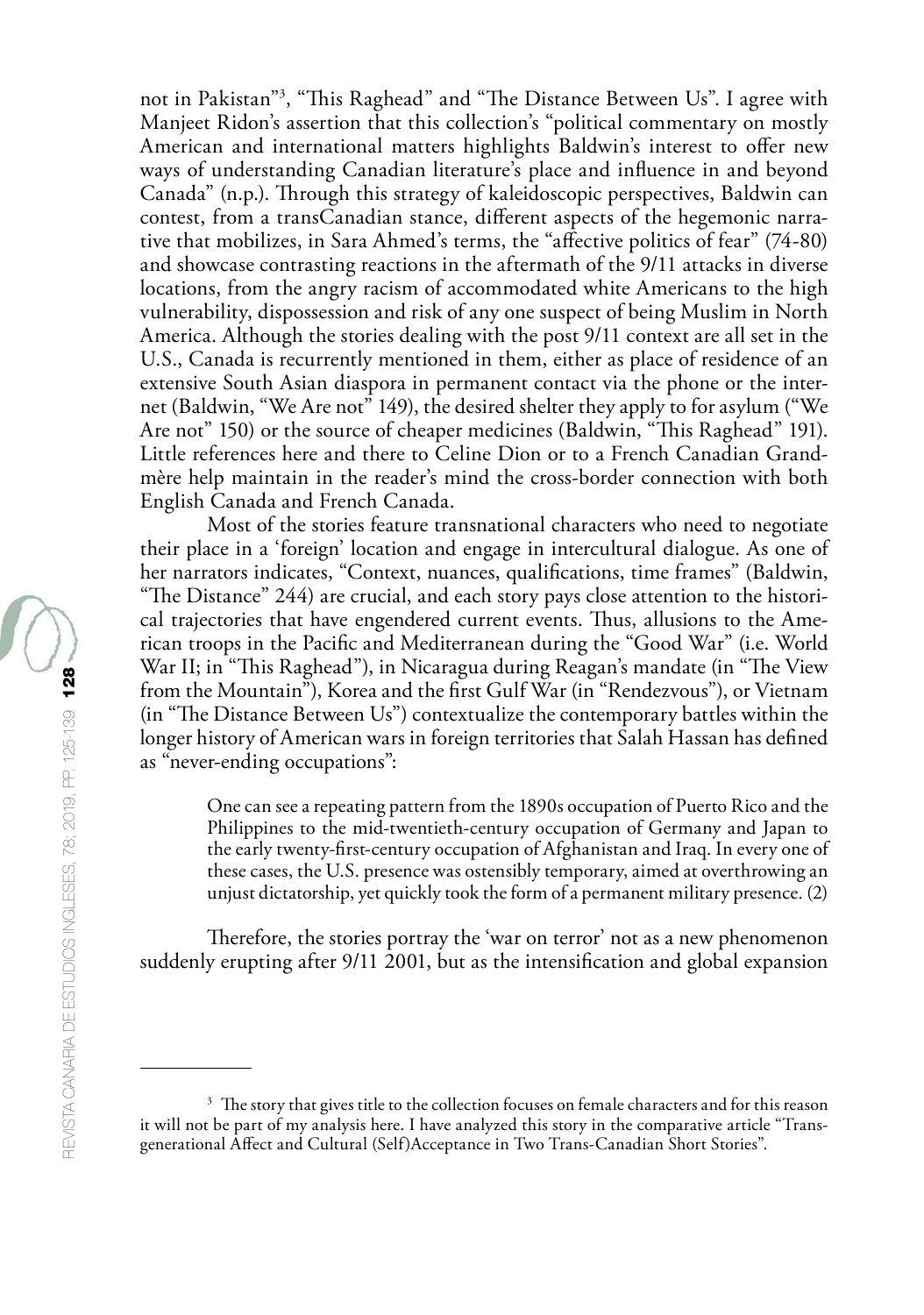of ongoing colonization that stems from centuries ago.<sup>4</sup> As Jasbir Puar indicates, there is in the post 9/11 context "a burgeoning ease with the notion of the United States as an empire" (1). Following Jasbir Puar, I read "9/11" in these narratives as

an event in the Deleuzian sense, privileging lines of flight, an assemblage of spatial and temporal intensities, coming together, dispersing, reconverging. The eventness of September 11 refuses the binary of watershed moment and turning point of radical change, versus intensification of more of the same, tethered between its status as a 'history-making moment' and a 'history-vanishing moment'. (xviii)

### 1. NEOIMPERIALISM

Neoimperialism is most visible in the story "The View from the Mountain", which recalls US neo-colonial interventions in Central America through the characters of a rich white American entrepreneur in the tourism industry, Ted Grand,<sup>5</sup> and his Costa Rican staff manager, Wilson, who is the narrator. While discussing the deployment of American troops to Nicaragua ordered by Ronald Reagan to 'help his friend' the president of Costa Rica, Ted says "It's all about interests. There's no friendship, only interests" (128), an attitude that summarizes his own approach to life. Ted totally disregards the criminal corruption of the local elites: "Trust a gringo not to care that he was building on blood-soaked land" (125). As the good neoliberal capitalist that he is, Ted believes that "Destruction is an opportunity for change" (131); but only when destruction takes place somewhere else, not in his own country. When the twin towers are attacked in New York and George Bush Jr. declares he is on a crusade, Ted cheers him on, and "he was still cheering a month later when that man Bush dropped bombs on people in Afghanistan" (133); and he kept "Cheering his country's troops through the liberation of Iraq" (136). His employee Wilson, who has recently lost his wife and little daughter in a house fire, soon realizes that the deaths of Americans are much more "grievable" (see Butler) than those in Afghanistan, Iraq or Costa Rica: "norteamericanos seemed much more valuable than my Madelina or Carmen ever were. I watched so many wearing or weaving flags, but only for los Estados, though CNN said people of many countries died in the towers"6 (Baldwin, "The View" 133). Baldwin sharply criticizes, through Wilson's words, the interested ignorance of the hegemonic citizens of America, their myopic vision of the world and very limited know-

<sup>4</sup> British colonialism in the Indian subcontinent is explicitly mentioned in the story "The Distance Between Us".

<sup>&</sup>lt;sup>5</sup> Although Baldwin's collection was published many years before Donald Trump's rise to the presidency, Ted Grand resembles him so much that I wonder whether Baldwin was thinking of him while composing this fictional character.

 $6$  Although the term "norteamericanos" would include also Canadians, the sentence makes clear that in this story it refers to U.S. citizens only.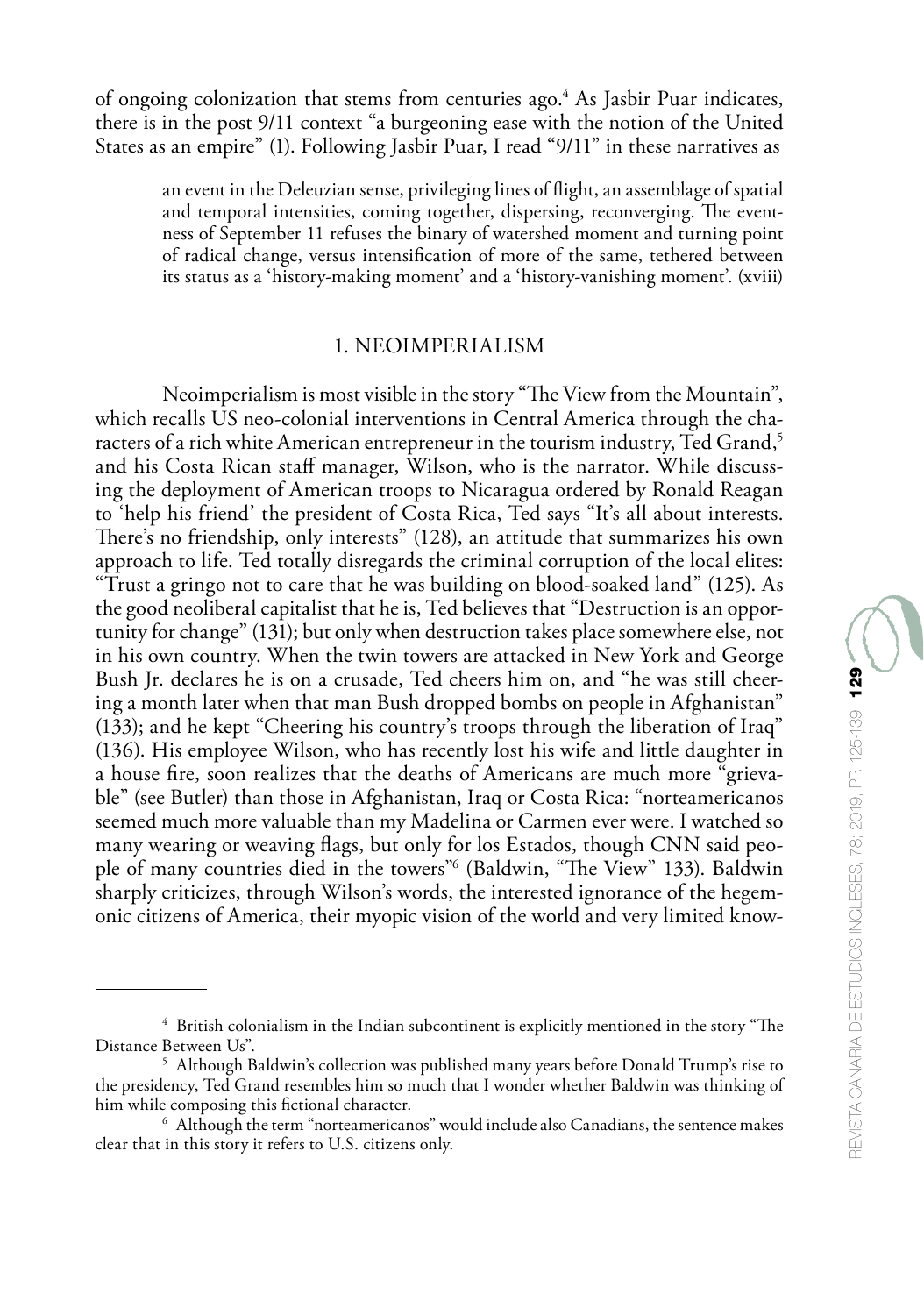ledge of their own history, as when Wilson ponders that Ted "seemed to believe no people ever, anywhere, at any time, had suffered as great a tragedy as norteamericanos. Could I blame him? All he ever read was *USA Today*. And the many stories he read me to improve my English featured only norteamericanos. No norteamericano, no story. As if the rest of the world was inhabited by non-persons and monkeys" (138). While Wilson wants "all those deaths to matter" (133), Ted becomes more and more infuriated and paranoid, constantly watching the tv where "retired generals debated pre-emptive strikes" (134), and violently orienting his anger towards Wilson and the rest of hotel workers in Costa Rica whom he now distrusts as potential terrorists about to use anthrax on him, even though Wilson assures him that "We are your friends, not your enemies" (134). Contrary to this view, Wilson is grateful to the friends who have helped him survive at his lowest moments: "They had no reason to help me. I said –not to Ted, because I didn't wish to offend him, but to myself– that I hoped I never thought like him" (128). Wilson's ethics of solidarity contrast with Ted's egocentric attitude. Baldwin thus makes the small-scale relations between Ted and his workers reproduce the larger political picture with the escalating of aggression between the US and its targets; in spite of their former "friendship", Ted unilaterally breaks his agreements with Wilson in the same fashion that "Ted's president had also decided he was not bound by previous agreements –larger ones, international ones. Ted was just following a bad example" (136). Ted's affective response, his misdirected anger, illustrates the mobilization of fear and its intensification into hatred that Ahmed locates at the heart of patriotic discourses of love for the nation, in a narrative of retaliation that "*allowed home to be mobilised as a defence against terror*" (Ahmed 74; emphasis in the original). In this xenophobic view of the homeland, the racialized migrant epitomises the 'foreign threat'. Revenge and protection of one's "homeland" is of course a dominant trope in the metanarrative of the war on terror, as we have seen in more recent responses to terrorism in Europe and the U.S.

## 2. XENOPHOBIC HOMONATIONALISM

The xenophobic discourse prevalent in dominant media representations is recurrently portrayed in all of the stories dealing with the post 9/11 context. It is most explicit in "This Raghead", as its title manifests, a story that voices the racist opinions of Larry Reilly, a 78 year-old veteran from "the Good War" (190) where he was injured by a kamikaze in the Pacific and his much admired brother was "killed in action off the coast of North Africa" (190), that is, quite far away from their homeland. While googling for information about his brother's missing ship, he finds out it had been reached when transporting explosives and bombs; he then reads about other ships with Japanese soldiers perishing or thousands injured on merchant ships in Bombay, "But those do not cause his tears" (195-96). This proves that, like Tom Grand, Larry dismisses the suffering of anyone non-American. Besides, Larry blames all evils of contemporary American society on immigrants, despite the fact that his own Irish family had come to America through Ellis Island. Larry shows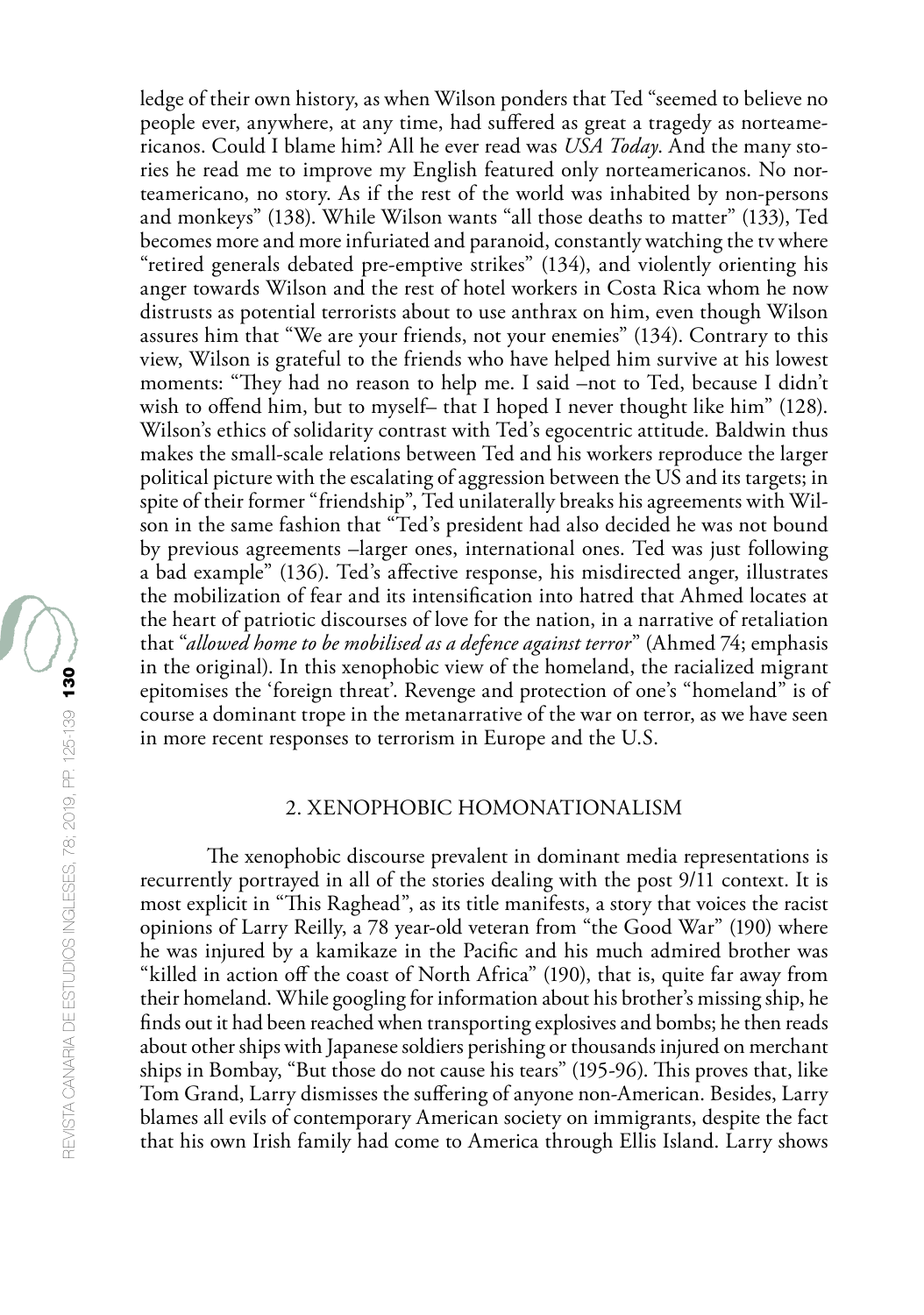explicit sexism, racism and xenophobia, compiling a large catalogue of derogatory labels such as "kike", "kraut", "frog", "wop", "buck" and "peacenik", among others, though he himself was once called "mick" (197); those who look Arab are, to his eyes, all terrorists and receive the pejorative epithet "ragheads"7 .

Larry's views of immigrants reproduce conservative xenophobic discourse; he is of the opinion that "nothing is free –freedom isn't free, either" (191) though the "*Goddam immigrants nowadays, they have it easy*" (191; italics in the original). Moreover, it is a relief for him to think that there will not be much left in Social Security for the pension of his new cardiologist, Dr. Balkhtiar –though there won't be much for his own grandchild, either– a comment that serves as a witty measure of Baldwin's acute perception of neoliberal economic policies dismantling those social services that have been so crucial in guaranteeing a livable life, most especially for women. As Larry reflects, "Medicare is progress" (191), but it should be exclusive to 'true Americans'8 .

Larry expresses his patriotism as a "good American" by supporting George Bush Jr. no matter what: "we get behind our President in a time of war. The government always knows something we don't" (190). In contrast with his opinions, a resident in the compound for the elderly where he lives loudly vents her criticism of George Bush Jr.'s policies: "You line up right behind Bush along with the other sixty-two percent, sheep all of you", she shays. "You approve of him, just like the Germans got behind Hitler. And look what happened to them –they followed that madman right over the edge. I didn't vote for your smiley warmonger, nor did the majority in this country" (190), and when Larry invokes terrorism she does not hesitate to claim that "It's Bush who's the terrorist" (190) while slamming her door. Larry thinks "terrorist" again when he sees "the raghead at the adjoining clinic", Dr. Bakhtiar. Baldwin criticizes once more the role of the media in promoting this hatred discourse when she adds that "He can't not think 'terrorist' – he's been watching enough Fox and CNN to hear it every three minutes" (190),<sup>9</sup>

<sup>7</sup> Jasbir Puar records that "In the early 1900s, the term 'rag heads' was already being used in the northwestern United States to refer to turbaned men, mainly Sikhs" (274). The confusion between Sikh and Muslim turbans led to numerous cases of "mistaken identity" aggressions in the U.S. immediately after 9/11, which led to campaigns on the part of Sikh communities to disassociate themselves from Muslims at a time when "The turban [was] accruing the marks of a terrorist masculinity" (Puar 175). More on this will be commented when discussing the character of Karan Singh in "The Distance between Us".

<sup>8</sup> Taxes and social services for citizens is another recurrent topic in Baldwin's stories, with frequent references to Medicare, education, pensions, roads and other public services, defending the idea of communal contribution to the welfare and the need to pay taxes to benefit everyone. This is prominent especially in "This Raghead" and "The Distance Between Us", as will be further discussed below.

<sup>9</sup> This is also a recurrent theme in Baldwin's stories: the endless repetition of the images of destruction and death of attacks in the US and UK. In "The View from the Mountain", Ted Grand also spends hours watching the CNN and becomes paranoid, while in "The Distance Between Us", Karan comments on the covering of the bombings in London and the saturation of repeated images of the dead and the "smug photos of suspected Muslim men" (229), adding that "[i]n 2001, one of his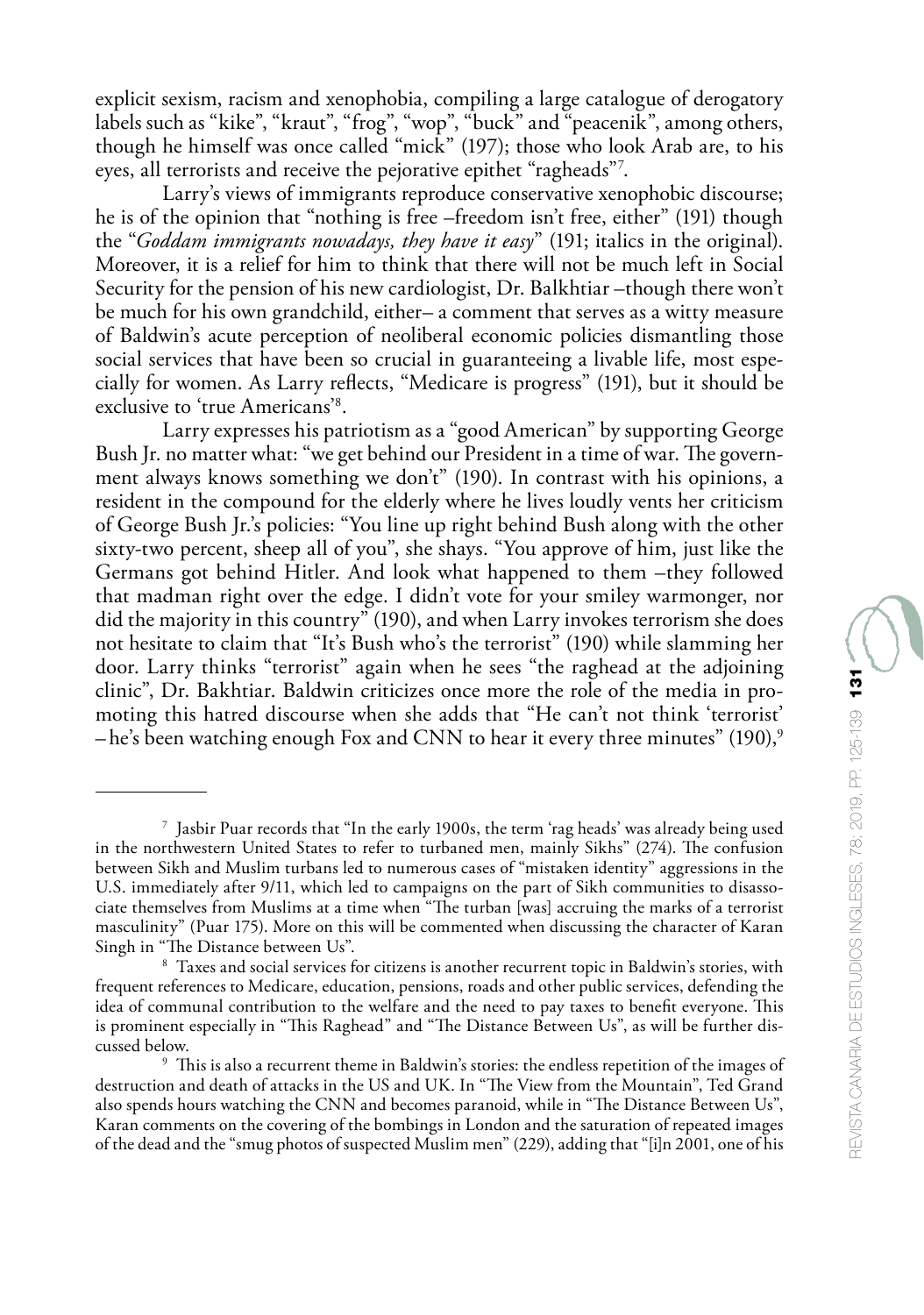and he refers to the medical assistant as "the terrorist's secretary". In the paranoid way of the post 9/11 context he fears the doctor's touch because "*the raghead could be gay*" (192; italics in the original), thus reproducing the stereotype of the homosexual terrorist analyzed at length by Jasbir Puar in *Terrorist Assemblages: Homonationalism in Queer Times* (2007), where she affirms that queerness is endowed upon bodies suspect of terrorism and "a generalized rubric applied to populations" in such a way that the terrorist "is always already pathologically queer" (169). In his paranoia, Larry thinks that "Maybe the raghead kills Americans slowly, turning up the heartbeat, turning up the pace, till millions of hearts drop dead from exhaustion" (192). At the end of the story, Larry in fact suffers a heart attack and he is first attended by a Black security guard in his building who, like Larry's own brother, has just lost a brother blown in Baghdad; this parallelism shocks Larry, and "Faces collide and combine in his mind" (197) when he becomes aware of his unexpected bonding with "the coloured guy" (197). As he is being carried to an ambulance, he notices that Dr. Bakhtiar's "warm brown hands buttress Larry's cold clammy hand. Right this minute Larry needs this raghead's skills, his experience *and all his compassion*. So this time, Larry doesn't pull away" (198; emphasis added). The narrative thus closes presenting the white American bigot in need for help from his 'enemy' and becoming a bit more humane through interracial contact, both physical and emotional, with both men.

Homosexuality is also approached explicitly in "Fletcher", a narrative focalized, in posthumanist fashion, through the eyes and opinions of a Lahsa Apso with that name who favours "cross-breed loving" (106). In this story two American men confront their views over the war on terror: Martin, a Jewish and gay New Yorker, versus Tim, a prototypical pro-Bush WASP from one of "the fly-over states" (107). Like Ted and Larry in the previous stories, Tim reproduces the discourse of dominant white masculinism, with offensive generalizing comments about "the Ayatollah types [...] those Moslem fundamentalists" (112). The conversation between the two men clearly shows their polarized positions; I will reproduce it here as a selfexplanatory example of the polemicist spirit in Baldwin's counter-discourse:

Martin says to Tim, "Makes you wonder what we've been doing to cause so much hatred, doesn't it?"

"Oh, we haven't done anything they wouldn't do to the tenth power in our position," says Tim bristling. "If the ragheads were on top, you think they wouldn't blow up more than the World Trade Center? They think they're going straight to heaven when they blow themselves up. I say lock 'em all up and sterilize them." Tim expects Martin to nod in agreement – he thinks everyone agrees with him. [...] "Lock who up?" says Martin, leaning forward. "All Arab Americans?" [...] "Nah, just the foreigners," says Tim.

colleagues said the scene of the planes and the twin towers was replayed so often that her five-yearold thought all the planes were falling from the skies and crashing into buildings" (229).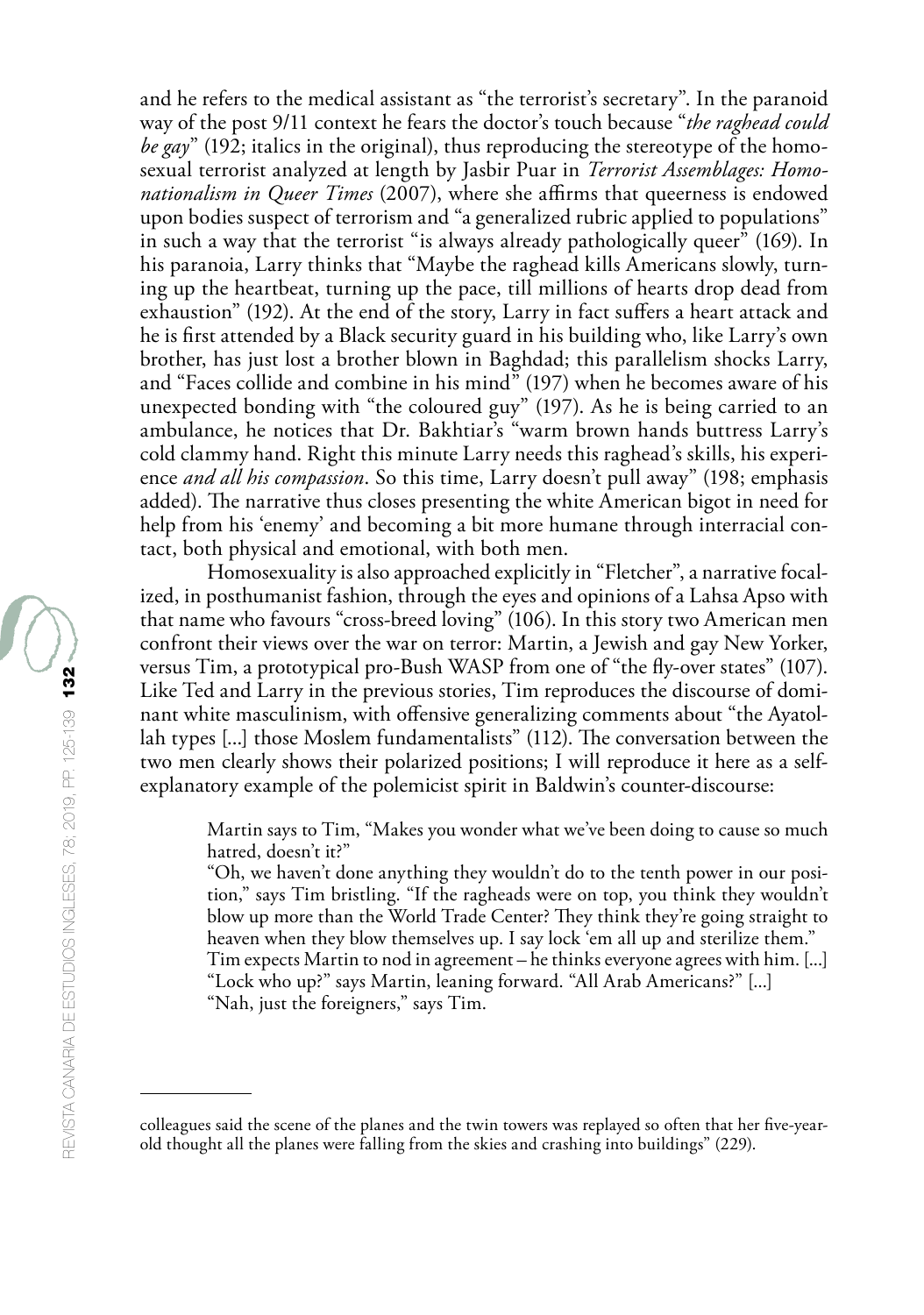"That's how the Nazis began, with just the foreign Jews. Gradually, they turned fear to hatred."<sup>10</sup>  $(112-13)$ 

Martin's response, "they turned fear to hatred", points out the mobilization of affects regarding the love for the nation that Sara Ahmed has analyzed in detail in *The Cultural Politics of Emotion* (2004), where she exposes how love for the nation is expressed through hate towards perceived foreigners:

Such narratives work by generating a subject that is endangered by imagined others whose proximity threatens not only to take something away from the subject (jobs, security, wealth), but to take the place of the subject. The presence of this other is imagined as a threat to the object of love. This narrative involves a rewriting of history, in which the labour of others (migrants, slaves) is concealed in a fantasy that it is the white subject who 'built this land'. [...] The narrative hence suggests that it is love for the nation that makes the white Aryans feel hate towards others who, in 'taking away' the nation, are taking away their history as well as their future. (43)

Martin furthers points to this mechanism of hate when he responds to Tim's "anyone who can't speak English should be sent home" with "You sound like you hate lots of people who are already at home" (Baldwin, "Fletcher" 113). Intolerance is thus reassigned by Baldwin to the bigot white supremacist, in contradiction of the liberal gesture studied by Wendy Brown which, in the rhetoric of justification of the war on terror, has appropriated tolerance as a quality of the civilized West versus the intolerant barbaric fundamentalist Oriental other (Brown 6-7): "in the aftermath of September 11, political rhetorics of Islam, nationalism, fundamentalism, culture and civilization have reframed even domestic discourses of tolerance –the enemy of tolerance is now the weaponized radical Islamicist state or terror cell rather than the neighbourhood bigot" (6). In "Fletcher", the intolerance of bigot Tim is contraposed also to the more classic liberal tolerance of Colette, which she attributes to her being of French Canadian descent<sup>11</sup>: "Accepting gayness is so New York or California, she might forget where she is –in a subdivision in the heart of the Bible

<sup>&</sup>lt;sup>10</sup> The comparison between Islamophobic prosecution in the context of the war on terror and the Nazi genocide is, as we can see, recurrent in the collection, and has been commented upon by Baldwin in her essay "Ruthless Terrorist or Valiant Spy" in relation to her novel *The Tiger Claw*  (2004), set in occupied France during the Second World War: "Just as in the book, where Noor searches for her beloved Armand Rivkin, who has been rounded up as a terrorist and locked away in a camp, some woman in Afghanistan waits and prays for news from Guantánamo Bay about her husband or lover. Just as Noor was trying to send her Armand a message in 1943, some woman is trying to reach her 'enemy combatant' husband through the International Red Cross, hoping he is alive after two years in prison, hoping he has not been tortured" (*Reluctant Rebellions* n.p.).

<sup>&</sup>lt;sup>11</sup> Colette's self-complacency in this comparison proves she is not that much more tolerant than Tim; Baldwin treats her with ironic –humorous– benevolence, portraying her as a neoliberal postfeminist obsessed with 'catching' Tim as a husband: "Colette says some women still need men. Or maybe they just need husbands, unlike Gloria Steinem's generation. Perhaps, genetic mutation being what it is, there are by now fish who need bicycles and Lhasas who need snowboards" (103).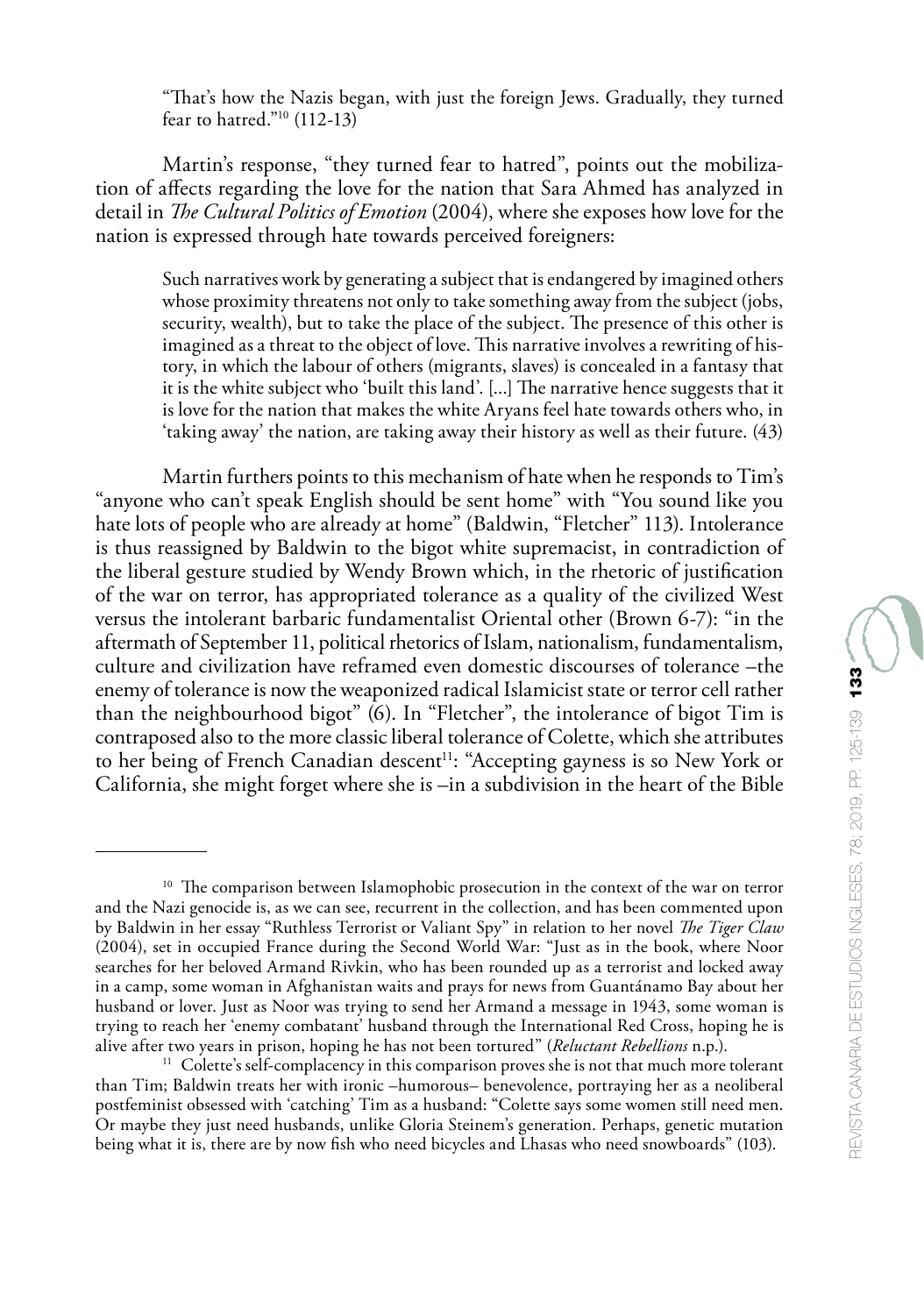belt. *It's her French-Canadian side*; Tim would have shown this man the door right away" (107; emphasis added).

Tim's racist tirades reproduce the vindictive discourse that served to endorse the Patriot Act and its suspension of the civil rights of suspects of terrorism. In the face of such intolerance of difference, Martin concludes "Sometimes I think we humans deserve to be annihilated [...] for what we do to one another for profit or love or religion" (114).

### 3. WRONGFUL SUSPICIONS

The final story, "The Distance between Us", provides the perspective of the suspect terrorist figure to depict the effects of the new policies on the lives of racialized migrants in the US, vulnerable to deportation or incarceration in Guantánamo, sent into oblivion without further notice to their relatives. The story narrates the degradation in the life of Karan Singh, a Sikh university professor in Santa Barbara who had secured a green card through a 'marriage of convenience' to an American woman, Rita, so that he could afford paying his PhD fees. Twenty-three years after their separation, an unknown of daughter suddenly comes to visit him, what she sardonically describes as her own "Shock and Awe bombshell" (233).

The story registers the many aggressions against anyone resembling a Muslim in the US, with references to Guantánamo prisoners, Sikh men being beaten, deportation, monitoring of emails by CIA and FBI, professors in Middle Eastern Studies being denounced<sup>12</sup>. Karan, now "the only faculty member with turban and beard" (227) at University of California Santa Barbara, has applied for tenure and citizenship, and both are compromised in this paranoid context, when his Dean has asked him to register with Homeland Security with the suspicious question, "You don't have anything to worry about –right?" (224). Like Ted, Larry and Tim in the preceding stories, the dean's is the xenophobic "voice of America": "The dean, a supposedly educated man, seemed to believe that the constitution was suspended and would be for the foreseeable future. He didn't think it could protect foreign-born people or non-citizens in a time of war. *National origin, he said, that was the key*" (239; emphasis added). It is highly ironic that the "citizenship" that is so much praised by the White American characters and guarded by the vigilant INS is in fact one more expenditure that can be bought by the 2,500 dollars Karan pays to his wife Rita. Still, racial difference and the visible marks of his Sikh religion –the turban and the beard– are insurmountable obstacles to being considered an American, as Puar denounces: "Despite the taxonomies of the turban, its specific

<sup>&</sup>lt;sup>12</sup> In her essay "Writing in a Time of Terrorism", Baldwin explains that "Bill HR3077 of 2003 affects academic writing, as it sets up an 'advisory' or 'monitoring' body on Area Studies departments that receive federal funding. It would make it illegal to criticize the government and allows the government to decide whose voices are mainstream" (*Reluctant Rebellions* n.p.).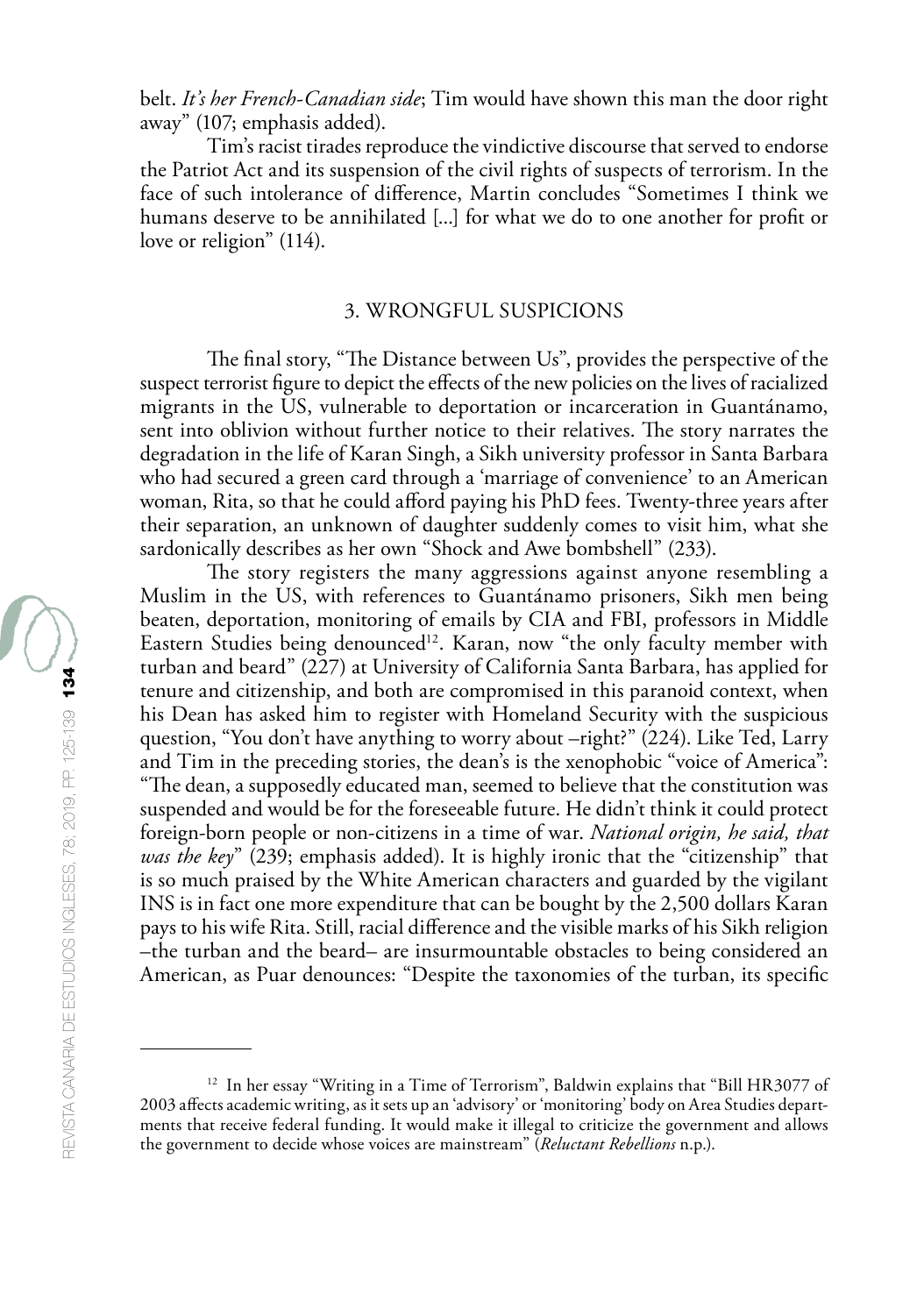regional and locational genealogies, its placement in time and space, its singularity and its multiplicity, the turban-as-monolith profoundly troubles and disturbs American national imaginaries and their attendant notions of security" (175). Karan envies his daughter's freedom, and how she simply takes it for granted: "*You are born here*, he wants to tell her. *You cannot be deported. You have light skin; you will never understand*" (Baldwin, "The Distance" 241; italics in the original). But she does understand, and she replies reminding Karan of the colonial foundations of the US with the historical fact that "if you are not Native American, you're descended from immigrants too" (248).

Karan is the target of numerous hate crimes: his house is often vandalized and he is repeatedly insulted in public spaces, being mistaken for a "Fucking Ay-rab" (234) and shouted the classic "Go home, Bin Laden"13 (229), to which he politely replies "I am home, mister", a trite ignorant insult that Baldwin mocks with the narratorial comment "Karan is much better looking [than Osama Bin Laden] –plenty women would agree" (230). When his new house is burnt down by his adolescent neighbour, it is Karan who is charged with criminal assault for having jumped on the boy and smeared mud on his face, which opens the gate of deportation or prison. Even at his lowest moment he still thinks of the slum inhabitants seeing their homes bulldozed, the villagers displaced when a new dam is built, of tsunami survivors, or the masses of people killed in previous wars. His thoughts are with the dispossessed, and not of "Self-interest, the American creed" (269). As he explains to his daughter Uma, "If not my turban, people like that kid will find other things to hate or envy. This is about economics and power. The rest –just cover" (269). Karan's ambivalent participation in "American" society is directly put in relation to the war; he wants to be a good citizen, but the case becomes more difficult every day since "fear has replaced love"<sup>14</sup> (239): "He used to have his taxes completed by January, when paying them was a privilege, the price he paid for smooth roads, clean water, future Social Security. But he's been procrastinating since he began paying for two wars, torture and detention. Still, he pays. Because he's one of the good kind, the hard-working White collar immigrant" (236). He knows "he should be so grateful

<sup>&</sup>lt;sup>13</sup> Although Amy Reiswig has written in a review that "While white, middle-class conservativism is a valid view to excavate, lines like 'Go home, Bin Laden' or 'Bastards! Nuke the lot' simply feel clichéd, which mars Baldwin's artistry" (n.p.), these scenes of abuse are no exaggeration and simply reproduce common experiences among Sikh men in North America, as Puar registers: "Since September 11, 2001, Sikh men wearing turbans, mistaken for kin of Osama bin Laden, have been disproportionately affected by backlash racist hate crimes. Let us ponder for a moment the span of violence: verbal harassment (being called 'bin Laden', 'son of Bin Laden, 'Osama'", especially on the phone and while driving" (178-79). For a more exhaustive list of racist wrongs against Sikh men see Puar's chapter *"the turban is not a hat"* in *Terrorist Assemblages*, pp. 166-202 and Baldwin's *Reluctant Rebellions*.

<sup>&</sup>lt;sup>14</sup> Baldwin is keen to expose the economic roots of wars, usually hidden under layers of cultural, religious and ethnic clash narratives; in relation to the riots massacring Sikhs in India in the 1980s, she has Karan "explore the economic rationale underlying the pogroms" (*We Are not* 244) devised by Indira Gandhi's government.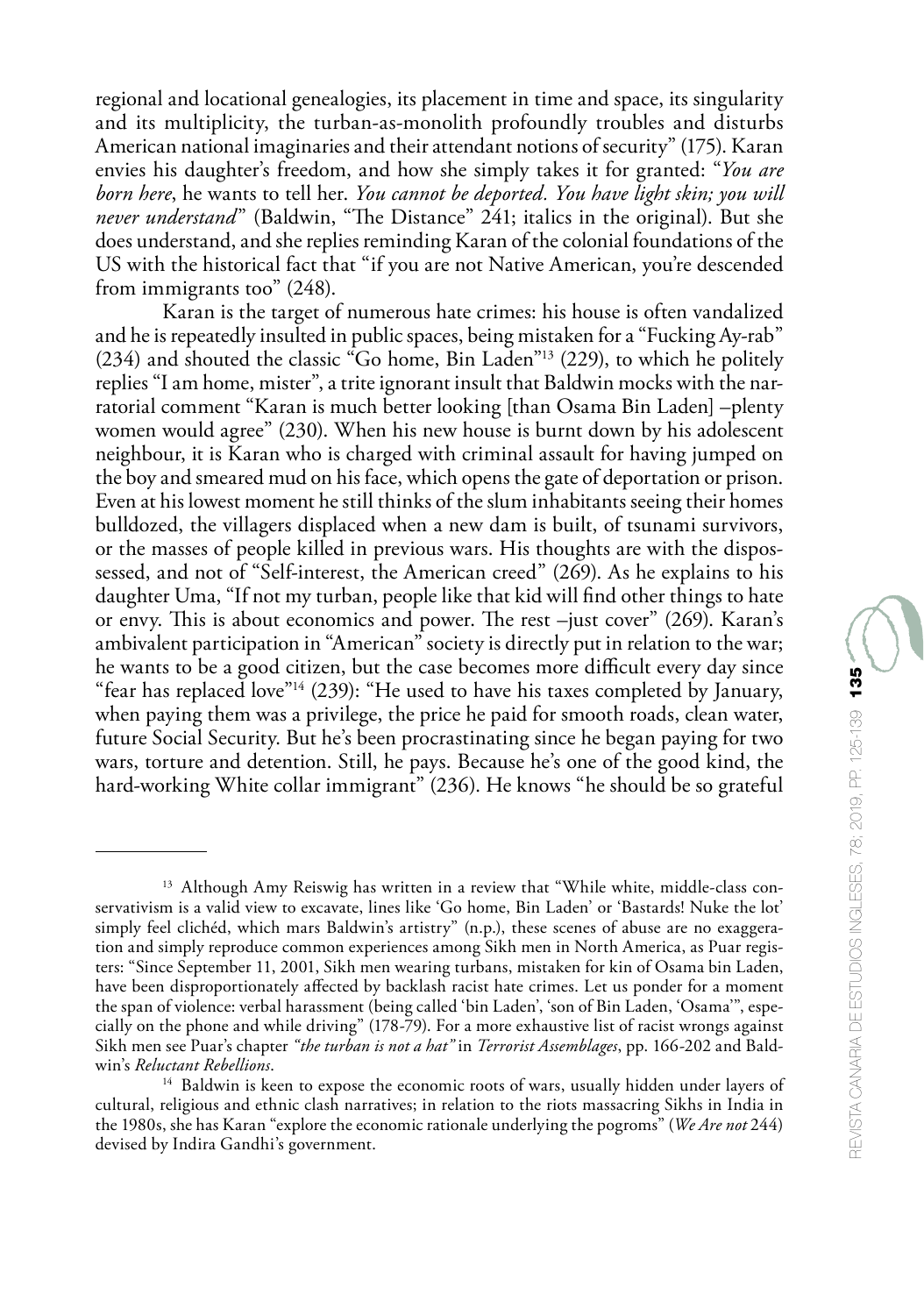to live in the land of the free and the home of the brave. But there were bad times... Some very bad times after 9/11" (238). For instance, his five-day detention in solitary confinement in Sacramento, where he is "interrogated" and harassed without an apology: "This happened in God Blessed America. It happened to him" (239). After this experience he realizes that no one will come to his help, no one will claim a relationship with a suspect; and also, that the cases are so numerous that he cannot find a civil rights attorney because they are "swamped with Guantánamo cases or simply unwilling to take up his" (239). In this hostile context only Uma, his newly discovered daughter, comes to bring him a different attitude, and when he feels "the solidness of her arms closing around his waist" in their goodbye, he asks her to phone him so that "the distance between us won't seem so much" (270); this is a final scene that once more reasserts the possibility of bonding across racial, cultural, and generational distances.

## **CONCLUSIONS**

As I hope my analysis has helped to reveal, Baldwin's narratives propose an ethics of transnational solidarity to counter hegemonic racist and sexist capitalist tenets sustaining militarized globalization. The metanarrative of the war on terror exploits 'freedom and democracy' as fundamental pillars of its civilizing mission, but the actual war *of* terror has in fact restrained, when not simply cancelled, the freedom and democratic rights of citizens; it has also appealed to feminist ideals, while in fact reaffirming and reinforcing classic ideals of aggressive and violent masculinity dependent upon the symbolic emasculation –in the form, for instance, of deturbaning of those targeted as 'barbaric others' (Puar 179).

During Donald Trump's presidency the loss of civilian lives in Iraq, Afghanistan and Syria has skyrocketed, proving, in words of Glenn Greenwald, that "Trump's War on Terror Has Quickly Become as *Barbaric and Savage* as He Promised" (n.p.; emphasis added). And he is not alone in the crusade; recent bombing raids over Syria involving European, Asian and American forces continue to demonstrate the global character of this ongoing conflict and the nil value given to the lives of most civilians, refugees and those forcefully displaced. In the face of such blatant despisal for the lives of those who suffer the consequences of our old and new colonialisms, the direct challenge to the hegemonic narrative of the war on terror continues to be an urgent task. Baldwin engages with this difficult critique from a transCanadian complex perspective that allows her to explore diverse and contrasting political positions. As Ridon emphasizes, "Baldwin's perspective of here now is global, but the diversity also highlights that the characters and their lives are interconnected by their humanity and the desire for connection, particularly when struggling against displacement and isolation" (n.p.). In my opinion, "planetary" would be a more appropriate term than "global" to define Baldwin's perspective, given her ethical stance and her emphasis on cosmopolitan interrelatedness (see Moraru) in the stories. Despite the terrible events and personal conflicts these characters confront, hope is still a ringing note in the collection, showing Baldwin's firm belief in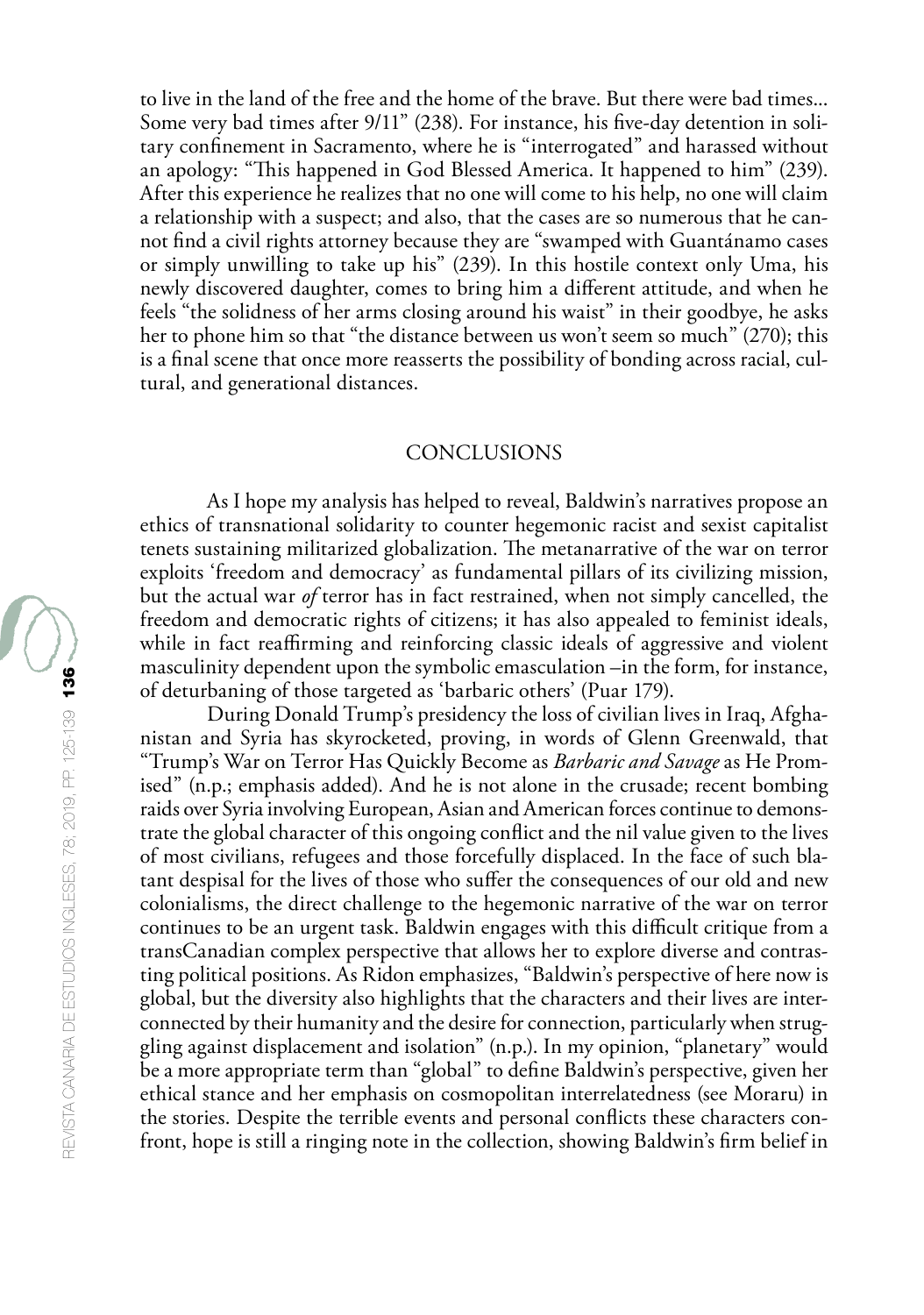cross-cultural resistance and solidarity, as expressed in her essay "Ruthless Terrorist or Valiant Spy?":

each of us is presented a choice at every moment, to acquiesce or resist, to be faithful to the values of love and justice or to compromise our principles for the sake of comfort and advancement. [...] Reading about amazing acts of resistance, I learned that even in a total war against empathy like the one waged in Nazi Germany, not everyone succumbed. The Nazis could not outlaw kindness, concern, and compassion. Activists, concerned Americans, writers, and others who protest show me the same is true in our times. (*Reluctant Rebellions* n.p.)

It has been my intention with this article to contribute to the academic activism demanded by Stuart Hall in order to learn to live with difference which, he adds, is the message of cultural studies, "a message for academics and intellectuals but, fortunately, for many other people as well" (18); by bringing to the fore Baldwin's contra-discourse of the hegemonic metanarrative of 'the global war on terror' I wish to value her contribution as a transCanadian literary author, but also to invite readers and critics to explore other forms of cultural counterdiscourse, because we also have a choice "to acquiesce or resist" the cultural narratives of our times.

> Reviews sent to author: 15 December 2018 Revised paper accepted for publication: 22 December 2018

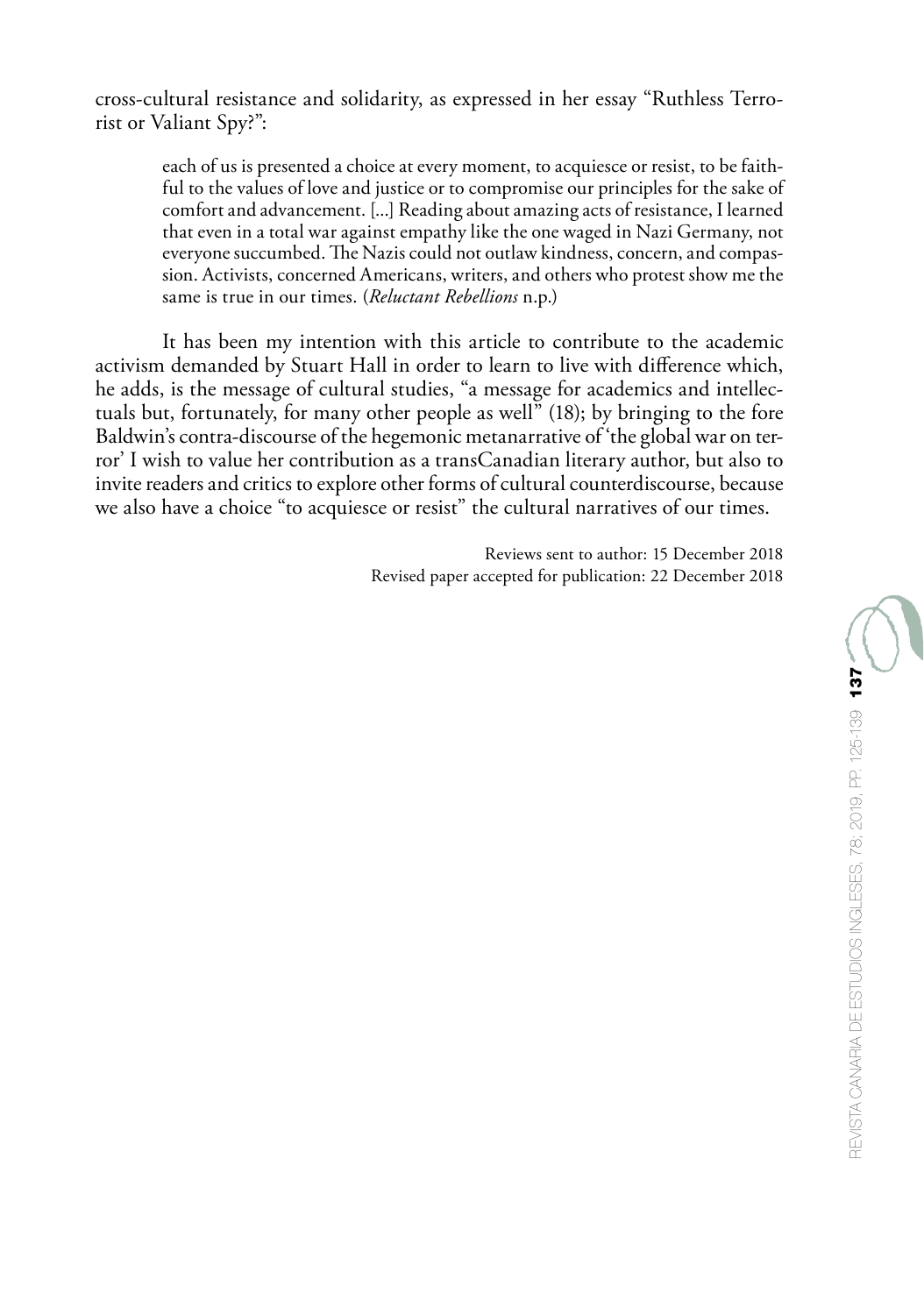# WORKS CITED

- Ahmed, Sara. *The Cultural Politics of Emotion*. New York: Routledge, 2004. Print.
- Baker, Mona. *Translation and Conflict. A Narrative Account*. London and New York: Routledge, 2006. Print.
- Baldwin, Shauna Singh. *The Tiger Claw*. Toronto: Knopf Canada, 2004. Print.
- Baldwin, Shauna Singh. "Fletcher". *We Are not in Pakistan*. Fredericton, NB: Goose Lane, 2007. 97-124. Print.
- Baldwin, Shauna Singh. "The Distance between Us". *We Are not in Pakistan*. Fredericton, NB: Goose Lane, 2007. 217-271. Print.
- Baldwin, Shauna Singh. "The View from the Mountain". *We Are not in Pakistan*. Fredericton, NB: Goose Lane, 2007. 125-140. Print.
- Baldwin, Shauna Singh. "This Raghead". *We Are not in Pakistan*. Fredericton, NB: Goose Lane, 2007. 187-198. Print.
- Baldwin, Shauna Singh. "We Are not in Pakistan". *We Are not in Pakistan*. Fredericton, NB: Goose Lane, 2007. 141-167. Print.
- Baldwin, Shauna Singh. *Reluctant Rebellions. New and Selected Nonfiction*. Abbotsford, BC: Centre for Indo-Canadian Studies University of the Fraser Valley & Vichar, 2016. Kindle.
- Bermúdez de Castro, Juanjo. *Rewriting Terror: The 9/11 Terrorists in American Fiction*. Alcalá de Henares: Servicio de Publicaciones de la Universidad de Alcalá de Henares, 2012. Print.
- Brown, Wendy. *Regulating Aversion. Tolerance in the Age of Identity and Empire*. Princeton (NJ): Princeton UP, 2006. Print.
- Butler, Judith. "Sexual Politics, Torture, and Secular Time". *The British Journal of Sociology* 59.1 (2008): 1-23. 12 April 2018. Web <[https://onlinelibrary.wiley.com/doi/epdf/10.111](https://onlinelibrary.wiley.com/doi/epdf/10.1111/j.1468-4446.2007.00176.x) [1/j.1468-4446.2007.00176.x>](https://onlinelibrary.wiley.com/doi/epdf/10.1111/j.1468-4446.2007.00176.x).
- García Zarranz, Libe. *TransCanadian Feminist Fictions: New Cross-Border Ethics*. Montreal and Kingston: McGill Queen's UP, 2017. Print.
- Greenwald, Glenn. "Trump's War on Terror Has Quickly Become as Barbaric and Savage as He Promised". *The Intercept*, 26 March 2017. 10 May 2018. Web <[https://theintercept.](https://theintercept.com/2017/03/26/trumps-war-on-terror-has-quickly-become-as-barbaric-and-savage-as-he-promised/) [com/2017/03/26/trumps-war-on-terror-has-quickly-become-as-barbaric-and-savage-as](https://theintercept.com/2017/03/26/trumps-war-on-terror-has-quickly-become-as-barbaric-and-savage-as-he-promised/)[he-promised/>](https://theintercept.com/2017/03/26/trumps-war-on-terror-has-quickly-become-as-barbaric-and-savage-as-he-promised/).
- HALL, Stuart. "Race, Culture, and Communications. Looking backward and forward at Cultural Studies". *Rethinking Gramsci*. Ed. Marcus E. Green. London and New York: Routledge, 2011.11-18. Print.
- Hassan, Salah D. "Never-Ending Occupation". *CR: The New Centennial Review*, 8.1 (2008): 1-17. 28 April 2018. Web <[https://muse.jhu.edu/article/246536/pdf>](https://muse.jhu.edu/article/246536/pdf).
- Kamboureli, Smaro. Preface. *Trans.Can.Lit. Resituating the Study of Canadian Literature*. Ed. Smaro Kamboureli and Roy Miki. Waterloo, ON: Wilfrid Laurier UP, 2007. vii-xviii. Print.
- Kiyooka, Roy. *TransCanada Letters.* 1975. Ed. Smaro Kamboureli. Edmonton: NeWest Press, 2005. Print.